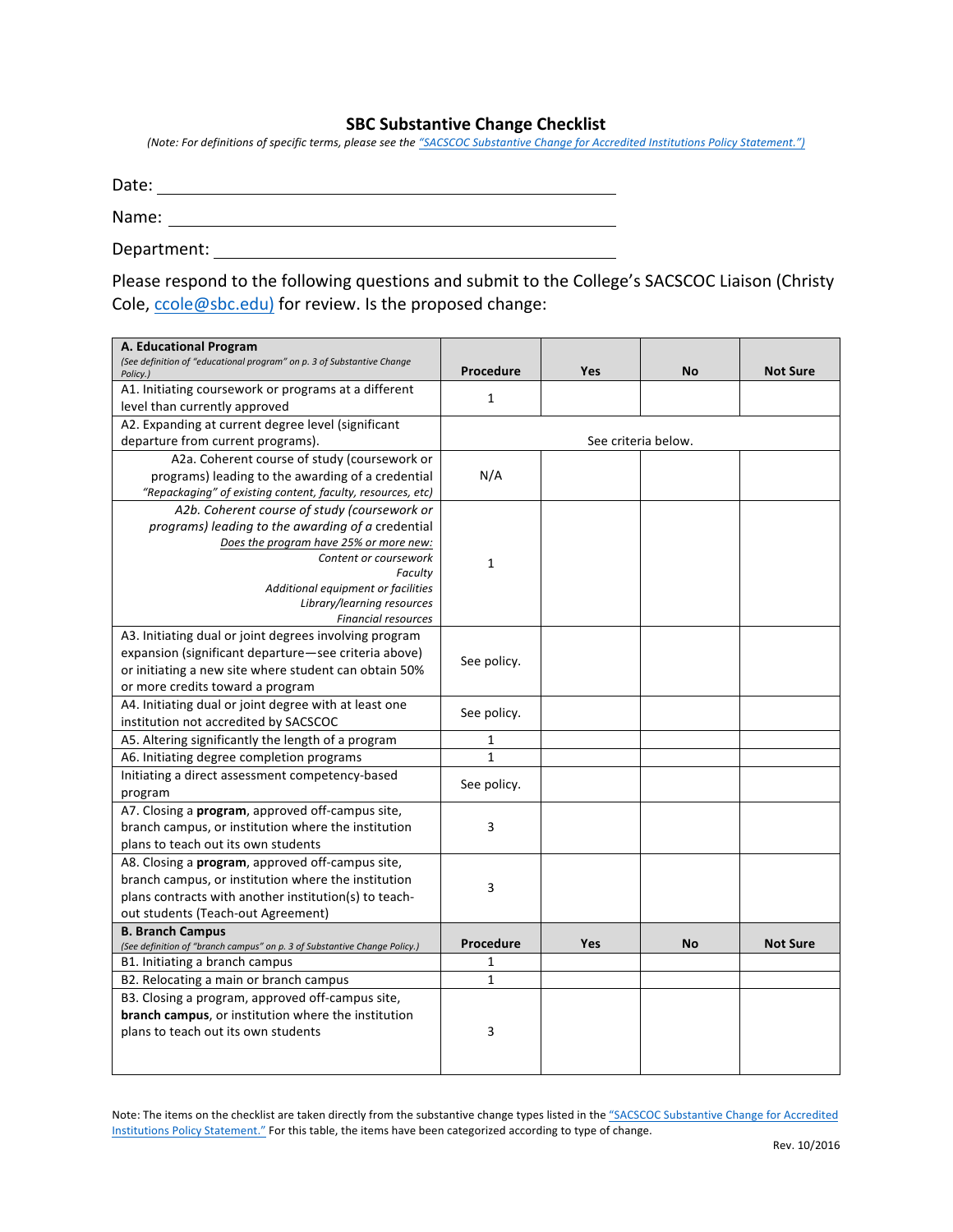| B4. Closing a program, approved off-campus site,<br>branch campus, or institution where the institution<br>plans contracts with another institution(s) to teach- | 3                |     |    |                 |
|------------------------------------------------------------------------------------------------------------------------------------------------------------------|------------------|-----|----|-----------------|
| out students (Teach-out Agreement)                                                                                                                               |                  |     |    |                 |
| C. Off-Campus Instructional Site                                                                                                                                 |                  |     |    |                 |
| (A teaching site located geographical apart from the main campus. The site                                                                                       |                  |     |    |                 |
| is not independent of the institution's main campus.)                                                                                                            | <b>Procedure</b> | Yes | No | <b>Not Sure</b> |
| C1. Initiating off-campus sites where student can                                                                                                                |                  |     |    |                 |
| obtain 50% or more credits toward a program                                                                                                                      |                  |     |    |                 |
| (including but not limited to Early College High School,                                                                                                         | 1                |     |    |                 |
| dual enrollment programs offered at a high school,                                                                                                               |                  |     |    |                 |
| and certificate programs that are not at employer's                                                                                                              |                  |     |    |                 |
| request and not on short notice)                                                                                                                                 |                  |     |    |                 |
| C2. Initiating off-campus sites where student can                                                                                                                |                  |     |    |                 |
| obtain 25-49% of credits toward a program (including                                                                                                             |                  |     |    |                 |
| but not limited to Early College High School, dual                                                                                                               | 2                |     |    |                 |
| enrollment programs offered at a high school, and                                                                                                                |                  |     |    |                 |
| certificate programs that are not at employer's<br>request and not on short notice)                                                                              |                  |     |    |                 |
|                                                                                                                                                                  |                  |     |    |                 |
| C3. Initiating off-campus sites (including Early College                                                                                                         |                  |     |    |                 |
| High School and dual enrollment programs offered at<br>the high school) where student can obtain 24% or less                                                     | N/A              |     |    |                 |
| of credits toward a program                                                                                                                                      |                  |     |    |                 |
| C4. Expanding program offerings at previously                                                                                                                    |                  |     |    |                 |
| approved off-campus sites by adding programs that                                                                                                                |                  |     |    |                 |
| ARE significantly different from current programs at                                                                                                             | 1                |     |    |                 |
| the site AND at the institution                                                                                                                                  |                  |     |    |                 |
| C5. Expanding program offerings at previously                                                                                                                    |                  |     |    |                 |
| approved off-campus sites by adding approved                                                                                                                     |                  |     |    |                 |
| programs that ARE significantly different from current                                                                                                           | N/A              |     |    |                 |
| programs at the site but NOT at the institution                                                                                                                  |                  |     |    |                 |
| C6. Expanding program offerings at previously                                                                                                                    |                  |     |    |                 |
| approved off-campus sites by adding approved                                                                                                                     |                  |     |    |                 |
| programs that ARE NOT significantly different from                                                                                                               | N/A              |     |    |                 |
| current programs at the site                                                                                                                                     |                  |     |    |                 |
| C7. Adding a site under a U.S. military contract for a                                                                                                           |                  |     |    |                 |
| previously approved program                                                                                                                                      | $\mathbf{1}$     |     |    |                 |
| C8. Moving an off-campus instructional site (serving                                                                                                             |                  |     |    |                 |
| the same geographic area)                                                                                                                                        | 2                |     |    |                 |
| C9. Closing a program, approved off-campus site,                                                                                                                 |                  |     |    |                 |
| branch campus, or institution where the institution                                                                                                              | 3                |     |    |                 |
| plans to teach out its own students                                                                                                                              |                  |     |    |                 |
| C10. Closing a program, approved off-campus site,                                                                                                                |                  |     |    |                 |
| branch campus, or institution where the institution                                                                                                              |                  |     |    |                 |
| plans contracts with another institution(s) to teach-                                                                                                            | 3                |     |    |                 |
| out students (Teach-out Agreement)                                                                                                                               |                  |     |    |                 |
| <b>D. Distance education</b>                                                                                                                                     |                  |     |    |                 |
| (See definition of "distance education" on p. 3 of Substantive Change                                                                                            |                  |     |    |                 |
| Policy.)                                                                                                                                                         | <b>Procedure</b> | Yes | No | <b>Not Sure</b> |
| D1. Initiating distance learning by offering 50% or<br>more of the first program for the first time                                                              | $\mathbf{1}$     |     |    |                 |
| D2. Initiating distance learning by offering 25-49 of the                                                                                                        |                  |     |    |                 |
| first program for the first time                                                                                                                                 | $\overline{2}$   |     |    |                 |
| D3. Initiating distance learning by offering 24% or less                                                                                                         |                  |     |    |                 |
| of any program for the first time                                                                                                                                |                  |     |    |                 |
|                                                                                                                                                                  | N/A              |     |    |                 |
|                                                                                                                                                                  |                  |     |    |                 |
|                                                                                                                                                                  |                  |     |    |                 |

Note: The items on the checklist are taken directly from the substantive change types listed in the "SACSCOC Substantive Change for Accredited Institutions Policy Statement." For this table, the items have been categorized according to type of change.